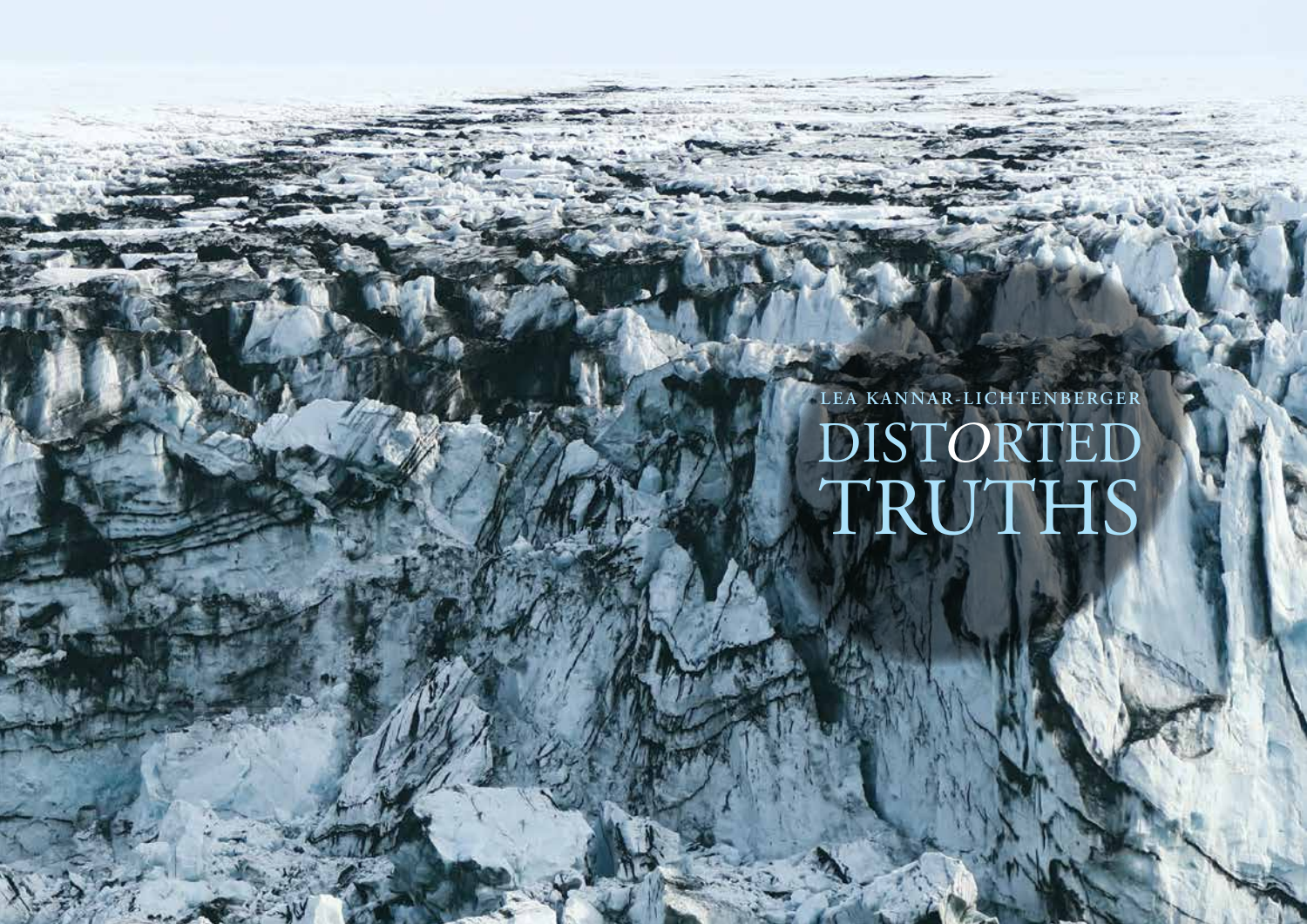At the heart of Lea's work is a creative inquiry **'** into society's continuing destructive dynamic with nature and the reach of its damage. She reminds us that nature does not lie. **'**

Ivana Jirasek, Curator *Deception* solo exhibition, Accelerator Gallery, Ultimo NSW 2017

# DISTORTED TRUTHS **LEA KANNAR-LICHTENBERGER**

Curated by Lisa Sharkey

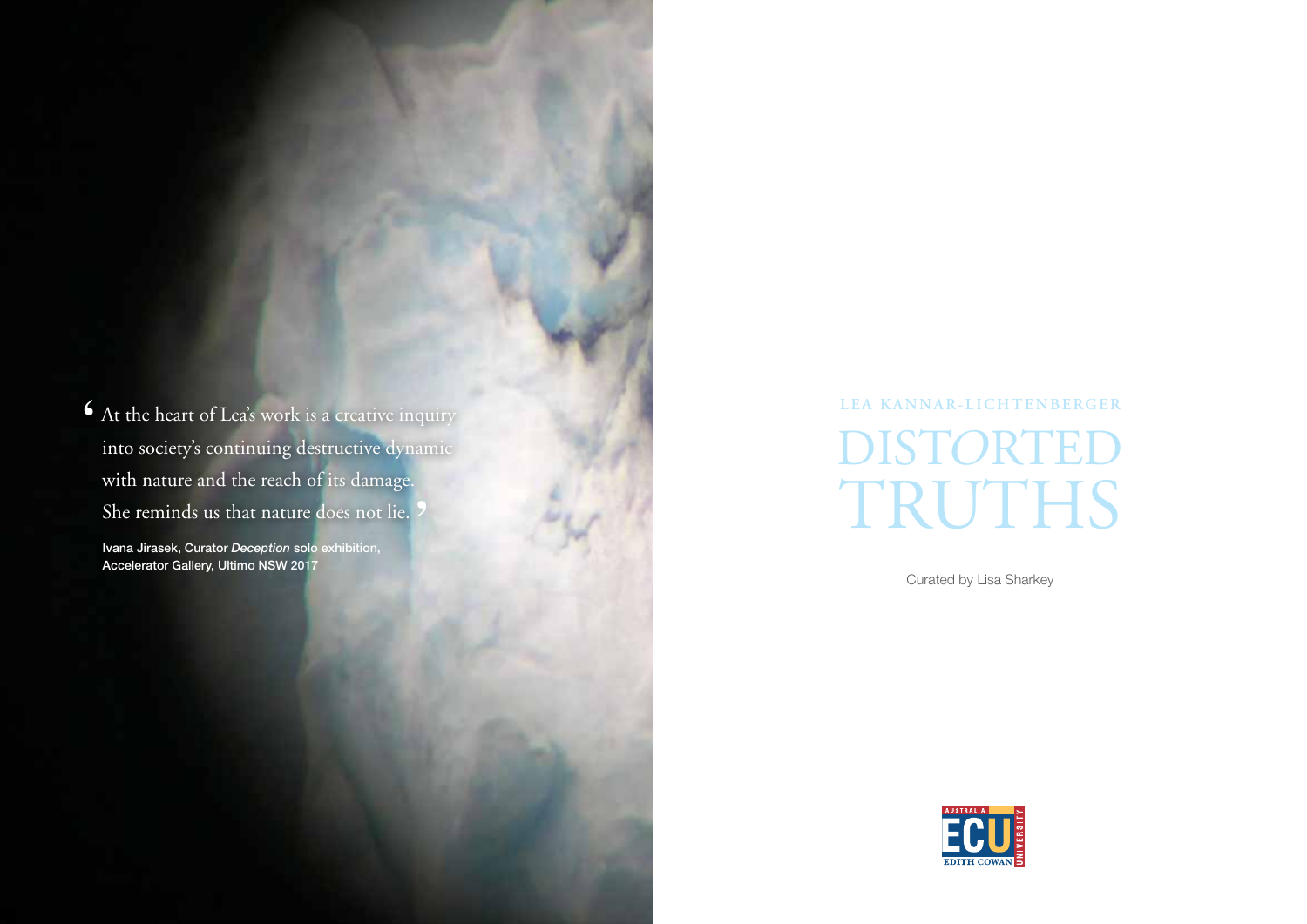

#### *Deception I Berlin* 2017,

Runtime video 01:00 sec looped Runtime sound 03:00 sec Sound by Maria Alfonsine and Lea Kannar-Lichtenberger Projection of Berlin street scene onto melting glacier Deception Island, South Shetlands Islands, Antarctica, size varies

### CATALOGUE ESSAY

#### by Dr Laetitia Wilson PhD

How we humans think about our world, planet Earth, is significant; attitudes determine actions towards and within it. The ecological philosopher, Timothy Morton thinks of our world as at the 'end of the world'.

This is not to be taken literally but rather as the finality of the concept of 'world', along with 'nature', 'environment' and 'horizon.' Morton writes; "The end of the world occurs when we no longer have a meaningful horizon against which events take shape." 1 This means that in an information overloaded culture, "Concepts such as world are plausible only when distinctions between here and there, or foreground and background are possible." 2 In other words, it is no longer possible to think that our actions here have no effect on what happens over there and vice versa. We do not exist in our 'own world' separate from the greater environment. Global warming is all encompassing; it does not happen 'over there' it is right here, right now, we are all within it, breathing it in. In this understanding the concept of 'world' is akin to simulacra, a construction removed from the lived reality. There is no sense in saving the notion of 'world', but rather there is an urgency to acknowledge and act on our embeddeness within and our entanglement with both the fellow human and non-human and the forces and substances that not only surround us but also flow through us, pollute and caress us.

Artist Lea Kannar-Lichtenberger takes this seriously, she thinks through relationships between the human and non-human, she collapses distinctions between the here

and over there and calls for a realisation that our actions in this world are never inconsequential. This is clearly articulated in the video work *Deception* where the bustling city intersection of Alexandraplatz in Berlin filmed at ground level is overlaid with the vision and sound of the melting Antarctic ice of Deception Island. Here we are made palpably aware of humanity as not separate from the natural world, but as a veritable ecological agent, a planetary force.

Lea Kannar-Lichtenberger thinks through relationships between the human and the non-human, collapses distinctions between the here and over there, calling for a realisation that our actions in this world are never inconsequential.

*Deception* is the main artwork as part of a number of works based on Kannar-Lichtenberger's response to time spent in Antarctica. Melting glaciers are one of the simplest yet most powerful indicators of global warming, yet it is all too easy to live in ignorance of their existence. While they make global warming pan-geographically tangible, they are not local and not visible to most of the world's industrialised cities. Kannar-Lichtenberger brings the out-of-sight intosight, gently confronting us with the realities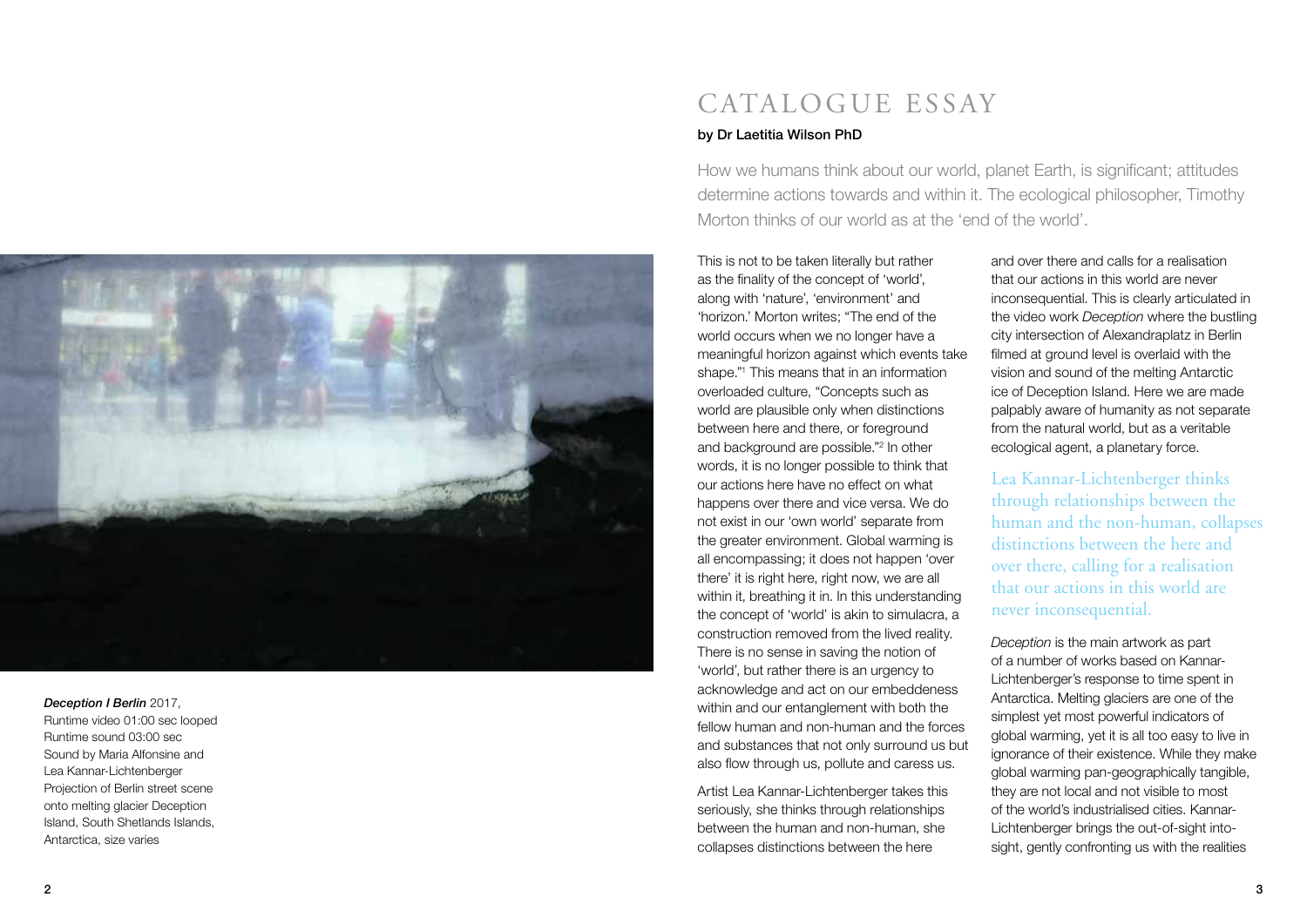*Unhappy Feet I* 2018, Pigment print on archival photo paper 200 x 110 cm



of changing planetary conditions and the impacts of humanity. To be more specific this is certain sectors of humanity, it is not humanity as a whole but primarily white, western, male humanity of industrialised nations.

Despite geographical isolation, Deception Island, Livingston Island and Telefon Bay in Antarctica, show as much a record of the impact of humanity as almost anywhere on planet Earth. As the glaciers melt, waxy, oily slurry rises up from the remains of the whaling industry; skeletal ruins of the industry are simply left to rot at the surface and plastic detritus dots the coastline. The increase in tourism, the polluting presence of luxury liners and colonial land grabs for resources below the ice, all add to this litany of damage to the area. A place considered pristine, untouched and marketed because of this, is anything but. Kannar-Lichtenberger's Shackletonesque voyage on a 12-metre boat enabled intimate witnessing and recording of such realities, highlighting the problems inherent to how 'world' is thought of as matter for invasive exploration and exploitation.

Following on from and during this journey a series of photographs, drawings, video and installation works were made to nondidactically picture the polar environment and what is occurring there. Some of these form a part of the solo exhibition *Distorted Truths*. A video work also titled *Distorted Truths* is projected down onto a plastic-embedded lump of ice. It records a glacier dripping horizontally, while the ice melts vertically, slowly revealing the plastic detritus as it melts into a very large petri dish. All that will remain is the rubbish in a pool of water. It is a layered composition about global warming, its consequences, its denial, the inability to face the problems of mass-waste and the

false (distorted) information distributed via various media channels. We are, some say, living in an era of post-truth, where politics is detached from policy. This is a tragedy when what is needed is a return to truth and a massive cognitive shift regarding the actuality of the state of our ecology. This is about realising solidarity and empathy with, rather than exploitation of other entities, whether they are animal, vegetal or mineral.

Kannar-Lichtenberger presents things as they are. The Livingston Island photographs simply picture a glacier here today and imply its future absence. This series speaks for itself as a monument or indeed anti-monument to a global ecosystem in a fragile balance. Glaciers are the anti-monuments of our time that quite possibly mark the end of our time as a dominating species on planet Earth. They are anti because they do not reify and elevate the power and accomplishments of primarily white male humanity, but rather reach down to the ground and belie permanency. They are a literal indicator of disappearance that is further echoed across flora and fauna beyond their dripping anti-monumentality.

This picturing of glacial ice continues throughout the exhibition in various guises including the photographs *Livingston I Presume I, II, III.* Here the Livingston island glacier is photographed through binoculars, making for a vignetted partial view. This is suggestive of the vision of explorers such as David Livingstone, the celebrated British explorer who was a strong supporter of global colonial and commercial expansion. The absence of a broader, more holistic vision in this endeavour is literalised through this partial view, showing blindness, or a kind of tunnel vision towards what lies in the darkness, in other words – the rest of the world.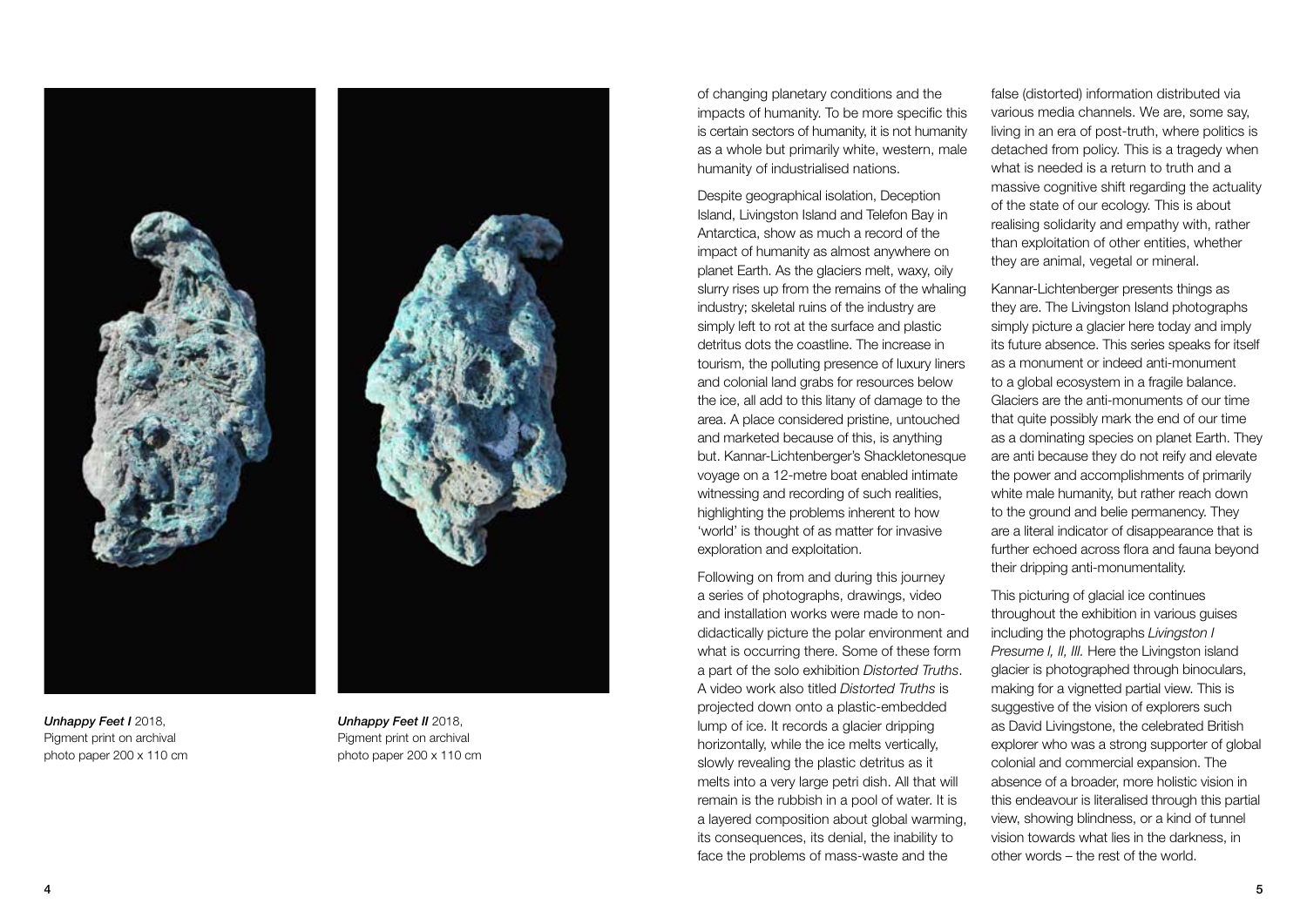

#### *Gagged* 2015,

3 channel video and sound installation 14:00 looped, performed by Molly Morphew, choreography and directing by Lea Kannar-Lichtenberger with written text by Carl Safina 2015, size varies

More urgently then, the large-scale photographs *Unhappy Feet I* and *II* feature a dense clump of plastic that has been collected by Kannar-Lichtenberger from a penguin colony. The form of the compacted plastic is in the shape of the interior, the stomach and colon of a penguin. The penguin from which this piece came consumed the plastic but was unable to chew to stop eating or indeed to regurgitate it. For this and so many other creatures, plastic became wedged inside and minimally degraded by stomach acids and so it killed the creature that benignly consumed it. The form looks like an alien meteorite but it is the stuff of humanity, the end point of singleuse plastic. It is the shame of a throw-away post-industrial capitalist consumer culture that is wallowing in ignorance, hypocrisy and absence of accountability.

This thought and gesture of calling for empathy toward the non-human is furthered in *Gagged* (2015), an earlier video work by Kannar-Lichtenberger that presents a text from ecologist Carl Safina alongside a close-up video of a performer repeatedly gagging. The text describes an albatross bird swallowing a toothbrush, gagging on it and walking away from its young that it is unable to feed. This is a harrowing work which mirrors an even more harrowing reality that demands to be widely acknowledged if we are ever to massively shift awareness to simply change basic everyday habits.

While it might not be useful to think of 'world' in romantic terms, there is, arguably, still a need to think of the planet Earth. Especially given that, as Donna Haraway argues "the certainty of what counts as nature – a source of insight and a promise of innocence – is undermined, probably fatally." 3 Critical to *how* we think of Earth and how we think through ideas of world and worlding is a deeper ecological awareness and adjusted thinking about our existence as not separate from the natural world and its various entities but veritably entangled. Morton calls for a 'geophilosophy' that does not think simply in terms of human events and human significance. Instead it posits a 'symbiotic reality', a messy and permeable reality. It this sense worlding becomes holistic and flattened and our core ideas about existence shift from debilitating states of denial, hypocrisy and inaction and towards respect, empathy, an ethics of care and responsibility and positive action. This is what the art works of Kannar-Lichtenberger call for, lest we be not only overwhelmed but utterly overcome by monsters of our own making.



Dr. Laetitia Wilson is a Perth based lecturer, curator and freelance writing with a doctorate in media art theory. She is currently working with SymbioticA at the University of Western Australia on an exhibition to be held at PICA commemorating 200

years since the publication of Mary Shelley's *Frankenstein: or the Modern Prometheus.*

<sup>1</sup> Timothy Morton, *What Does Hyperobjects Say* http://ecologywithoutnature.blogspot.com.au/2012/12/whatdoes-hyperobjects-say.html

<sup>2</sup> Timothy Morton, *Poisoned Ground: Art and Philosophy in the Time of Hyperobjects*, symploke, Volume 21, Numbers 1-2, 2013, p.39

<sup>3</sup> Donna J. Haraway, *Simians, Cyborgs, and Women: the Reinvention of Nature, Verso,* London, 1991, p.194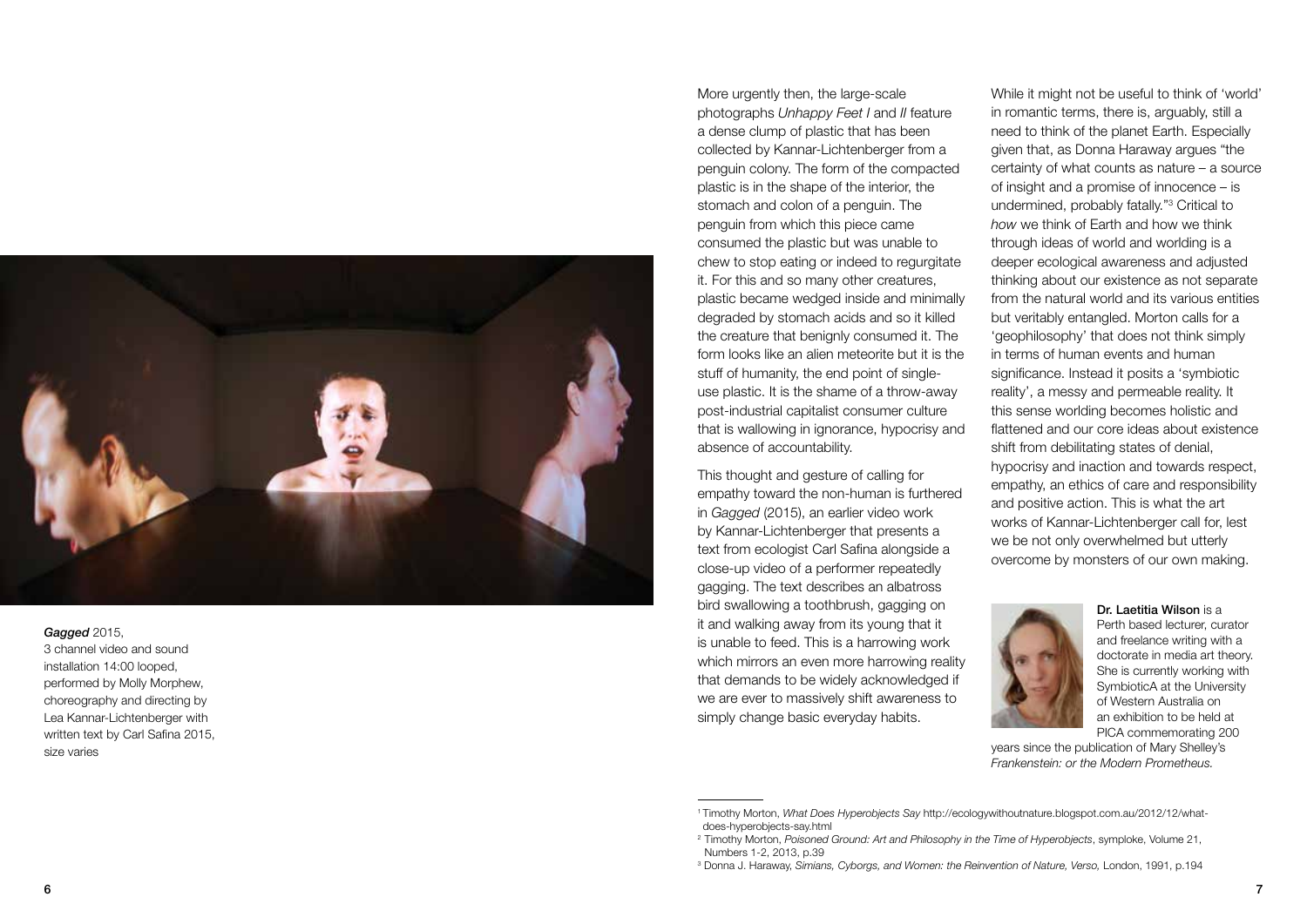





Above left: *Livingston I Presume II* 2017, Pigment print on archival photo paper 200 x 110 cm

Above right: *Livingston I Presume III* 2017, Pigment print on archival photo paper 200 x 110 cm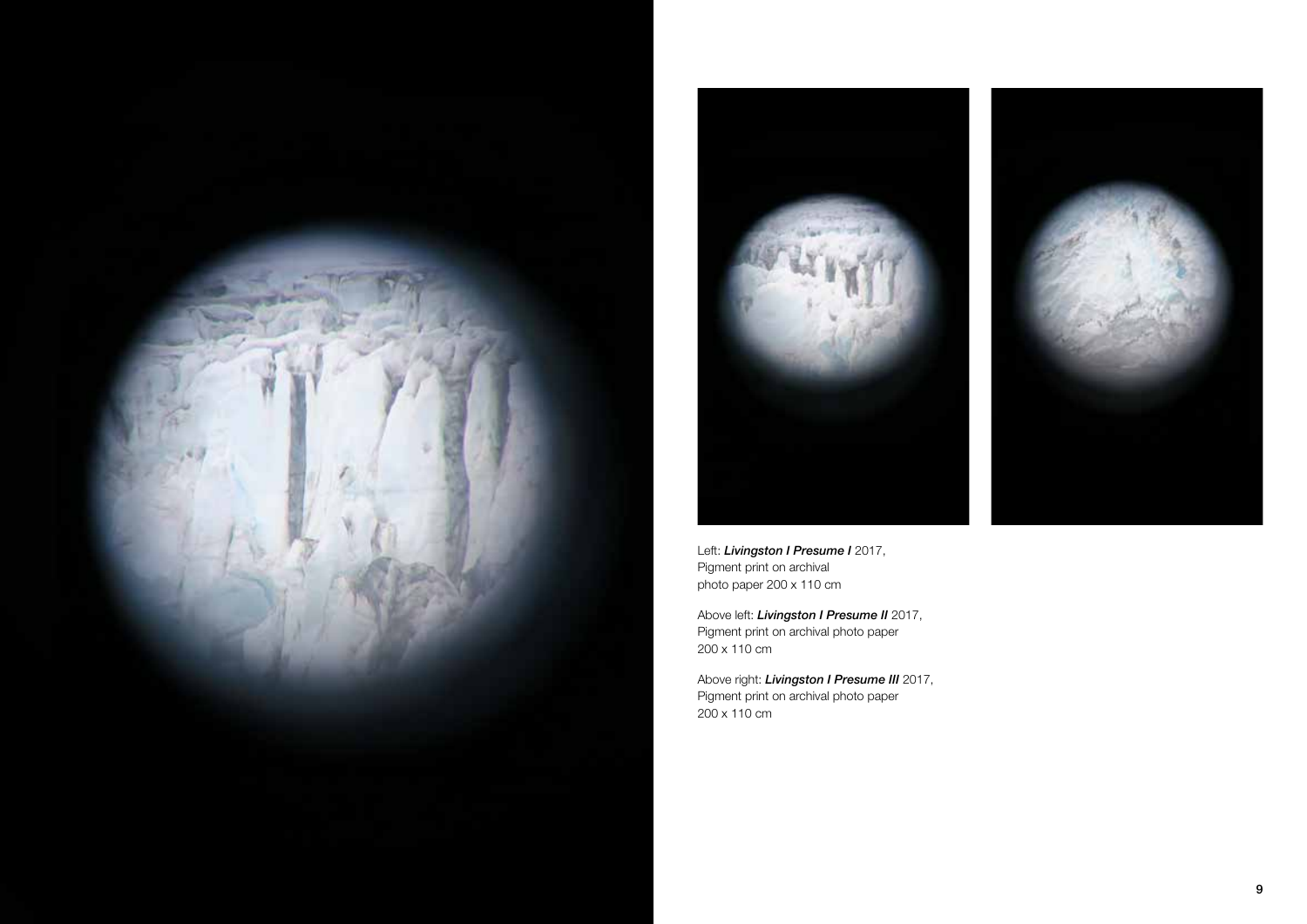

#### Above:

*Dissipation* (Pentaptych) 2018, Livingston Island five Glacier images dye-sublimate on Voile 200 x 110 cm

#### Top right:

*Elemental Obsolescence* (Detail) 2018, Pigment print on archival photo paper 120 x 80 cm

#### Bottom right:

*From Johnsons Dock* (Detail) Livingston Island Antarctica, 2017,

Japanese Book 10 x 250 cm

## CURATOR STATEMENT

Lea Kannar-Lichtenberger travelled to Deception Island in the South Shetland Islands, Antarctica, to research and experience the impact of how the 'armies of today' are consuming our fragile earth and oceans. This exhibition is a commentary through artworks that brings awareness to the tyranny of tourism and its decimation of the environment. Attention is brought to this through an examination of how far plastics and micro-plastics have infiltrated the pristine wilderness. Lea's intensely thought-provoking work requests us to reflect, awaken and respond to our behaviour. Ultimately it aims to bring awareness and encourage change to our inertia around Climate Change and the use of plastics and micro-plastics that are creating irreparable devastation of our oceans and marine life. This is expressed in Lea's three channel projection *Gagged* 2015, the viewer, discomforted by the sound and images of a woman gagging. This represents the many seabirds feeding their young who are choking on the plastics that they fish from the ocean. Will we be left gagging on our own consumerism?

#### Lisa Sharkey M.A. Curator

Lisa Sharkey has been involved with the arts industry both in Australia and Internationally for over 40 years, working with film industry directors such as Jane Campion, Alex Proyas and Rolf De Heer. During her career Lisa has curated and installed exhibitions for Stills Gallery, Head On Photo Festival, The Blake, Mosman Art Prize, and The Moran Art Prize; in 2015 curating Lea Kannar-Lichtenberger's solo exhibition at Hazelhurst Regional Gallery. Lisa completed her Master of Arts at Sydney College of the Arts, University of Sydney in 2015, majoring in photography.



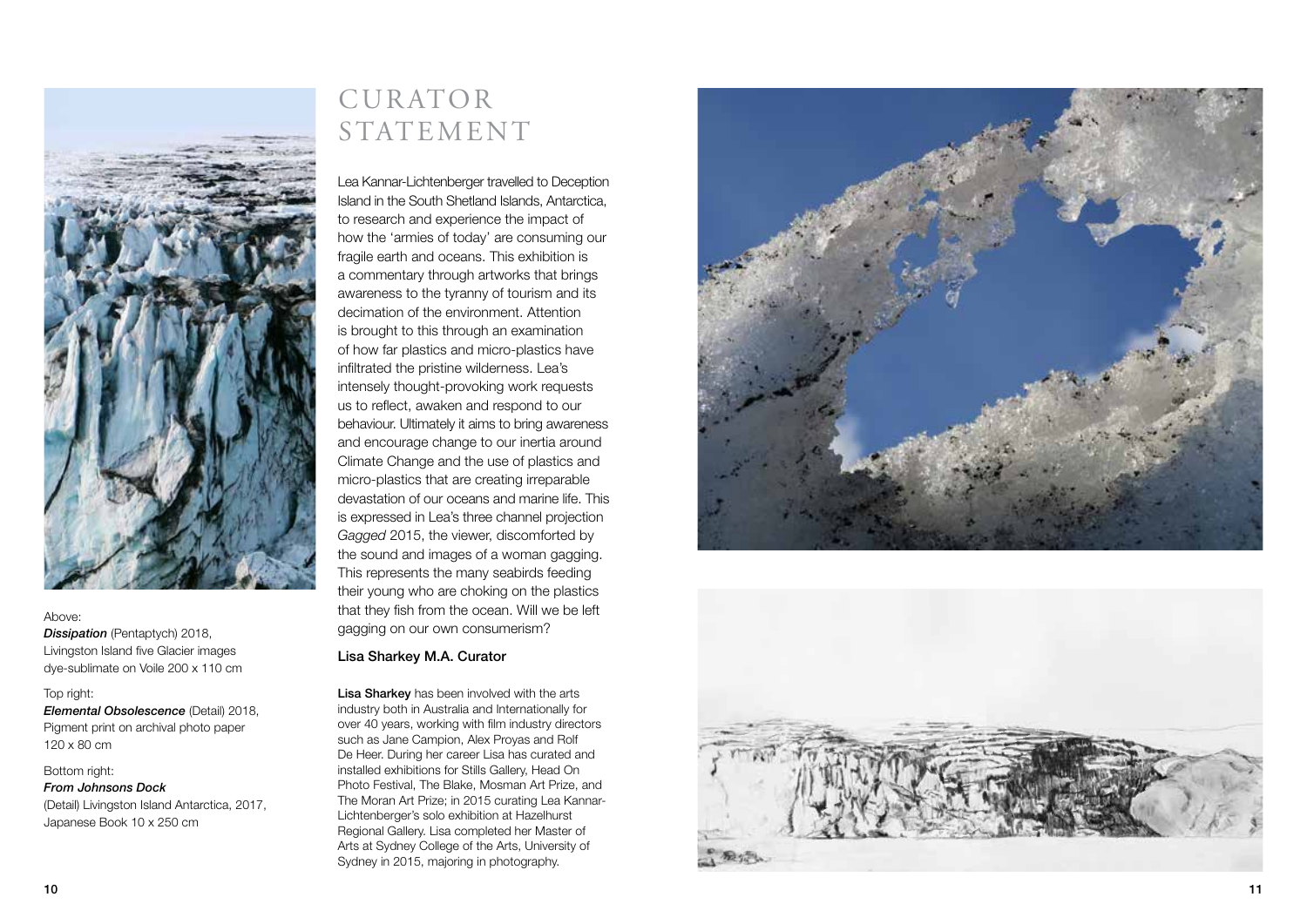### ARTIST STATEMENT



*Distorted Truths* is an exhibition that looks to create an intersection between our contemporary lives and their global effect. It is not just our impact from a distance that is examined here but our very presence in the eco system. Exploring the role of contemporary society in Climate Change, the Anthropocene and contemporary consumerism via tourism and effect on the viewed utopian destination, this exhibition continues the discussion and begins a few new ones.

My vision begins as the artist traveller, working to create art that investigates the impact of contemporary society and tourism on sensitive ecosystems and island communities through immersive residencies or eco-tourism. With so many holiday destinations and islands leading the Instagram and 'bucket list' of the modern traveller and in many ways remain oblivious to their impact.

Distorted Truths is an examination of the questions that surround our very presence within these landscapes and in this instance the perceived pristine environment and Antarctic adventure. Of how a remote place such as Deception Island, Antarctica is being affected where the dynamics of our physical impact is perhaps not always evident.

*Unhappy Feet* 2018, photographic works that brings the isolated and unseen to the urban and exposes Deception Island and its secrets. A place that one would have thought unaffected by our society but through this work and others in the exhibition the viewer is confronted by how we are effecting and affecting Deception Island. This island, which by its isolation, its surrounding waters, it and its wildlife remains virtually invisible to our world.

With works like *Deception I Berlin* 2017, I reveal just one part of a dialogue; a discussion to create further awareness around how society's actions have a 'butterfly effect' on such a remote, utopian destination. This discourse sits the viewer at the very centre of the work, an artwork that brings the contemporary world into our idealised destination, by way of projecting videos of street scenes on to the results of our contemporary world… the melting ice/glacier.

This exhibition works to traverse the traditionally held disciplinary boundaries between the sciences and the humanities. Through an interdisciplinary eco-critical vision I hope to reveal the (questionable) pristine through a window of our fast changing world. With the use of various mediums from the traditional such as photography and drawing, to the new media of video, sound and installation I hope this creates an immersive experience that brings us to terms with the scale of the challenges ahead.

Right: *1 of 2.075 in 2017,* (detail) 2017, the year of the least floating ice since records began. Pigment print on archival paper 120 x 80 cm

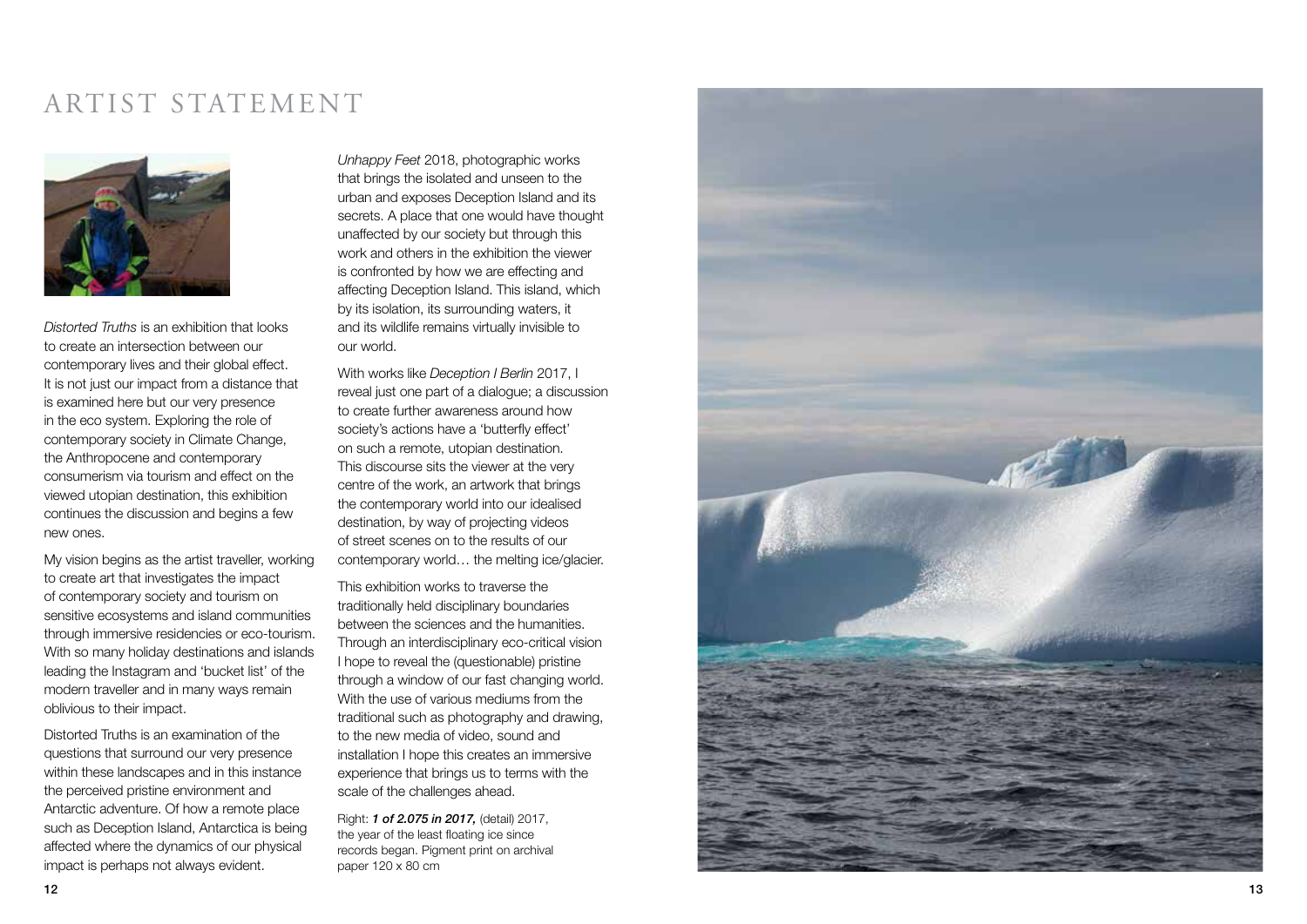# CURRICULUM VITÆ

#### CV of Lea Kannar-Lichtenberger Born Sydney Australia 1964

#### SELECTED GROUP EXHIBITIONS – INTERNATIONAL

2017 Venice Summer Academy – Palazzo Zenobio Venice

> Impressions Print Exhibition – Galway International Art Fest – Galway Mayo Inst of Tech, Centre for Creative Arts & Media – Ireland

ASCI Biodiversity/Extinctions – The Silva Gallery of Art Pennington School

- 2016 Stunning Edge Contemporary Ceramics Exhibition – Taiwan 10th Arte Laguna Prize – Shortlisted –
	- Sculpture and Video
- 2015 ASCI Biodiversity/Extinctions New York Hall of Science
- 2014 Where's the Art in Bio-Art? School of Visual Arts (SVA) Flatiron Gallery Manhattan NYABF – MoMA PS1 Long Island – SVA New York

Living Things are NOT Cooperating – Bio-Art Residency Exhibition SVA New York

2013 Semi Living – Bio-Art Residency Exhibition SVA New York MGC – Manhattan Graphics Juried Print Exhibition – New York Portrait in Print – Centre for Contemporary Printmaking – Norwalk Connecticut USA

#### SELECTED GROUP EXHIBITIONS – AUSTRALIA

2017 Harbour Sculpture – Woolwich Sydney

- 2016 Inkmasters Print Exhibition Cairns Qld Waterhouse Natural Science Art Prize S.A. North Queensland Ceramics Award (biennial) Elemental – M Contemporary Projects – NSW 2088 Mosman Regional Art Gallery NSW *Fresh Paint – Grilled Chicken* Articulate Project Space NSW
- 2015 SCA Post-Graduate Show NSWCNWAP Chippendale New World Art Prize – NSW 2088 Mosman Regional Art Gallery NSW
- 2014 Inkmasters Print Exhibition Cairns Qld Art Concerning the Environment – Scope Gallery Vic

Print and Works on Paper Awards – Swan Hill Regional Gallery – Vic Swan Hill Print & Drawing Prize – Swan Hill Regional Gallery – Vic Under Pressure Printmedia Exhibition – Red Gallery Glebe NSW 2088 Mosman Open Exhibition – Mosman Regional Art Gallery NSW

2013 Fisher's Ghost Open Art Prize – NSW Verge Art Awards finalist in 2D and 3D – Sydney University Postgraduate Exhibition SCAP – Sunshine Coast Art Prize – QLD

#### RESIDENCIES, RESEARCH AND COLLABORATIONS

- 2017 Culture at Work Ultimo Residency working with research from Antarctica, Mar 6 to present Deception Island (Antarctica) – Research 19 days The Ninth Wave project 'Floating Lab' on board the Guluk of the Netherlands, Jan 7 to 26
- 2016 Faroe Island Residency Research 4 weeks The Clipperton Project 'Floating Lab' on board the Johanna of Vagur, June 3 to 28
- 2015 Lord Howe Island Water sampling, sound recording, filming and research, April 25 to May 9 The Clipperton Project – Inaugural floating lab Western Australia, March 2015
- 2014 Galapagos Islands Researching filming, sound recording and research, Oct 1 to 15 Bio-Art Summer Residency – SVA New York, May 19 to June 20 Lord Howe Island – Water sampling, filming and research, Jan 12 to 26
- 2013 Bio-Art Summer Residency SVA New York, May 21 to June 21 OMG – Octopus Mandala Glow –
	- Collaborative Performance work with Prof Victoria Vesna chair UCL Art/Sci, Aug

#### SOLO EXHIBITIONS

- 2018 Spectrum Project Space WA, May 17 to June 2
- 2017 Gagged in Dystopia Interlude Gallery Glebe Point Rd Glebe NSW, Jan 27 to Feb 4
- 2015 Colliding Worlds Hazelhurst Community Gallery – the Kingsway Gymea NSW, Mar 6 to 17
- 2013 Coding the Future GAFFA Gallery Clarence Street, Sydney, Feb 21 to Mar 4

#### AWARDS AND GRANTS

2014 PRSS Sydney University Research Grant – for travel to research in the Galapagos Islands 2013 Ocean Grove Art Prize (Vic) – 1st Prize

#### TRAINING AND EXPERIENCE

- 2014 Jan 2016 Master of Fine Art SCA Sydney College of the Arts (Sydney University) including Auditing 2nd Year Botany, 3rd year and Marine Biology at University of Sydney and, 2nd year the Art of Sound and Noise and 2nd year Art and Nature at SCA
- 2013 Master of Studio Art SCA Sydney College of the Arts (Sydney University)

#### ARTIST (FLOOR) TALKS Solo Exhibitions

- 2018 Spectrum Project Space WA, May 18 and 25
- 2017 Culture at Work Deception, May 17 to June 10 Interlude Gallery – Gagging in Dystopia, Jan 22 to Feb 6
- 2015 Hazelhurst Regional Gallery Colliding Worlds, Mar 7, 8, 10 and 11

#### ARTIST (FLOOR) TALKS Group Exhibitions

- 2017 Culture at Work Open day, April 29 2016 Skyfire project space, Mar 13
- M Contemporary, Feb 20 Articulate Gallery, Feb 6 and 14
- 2015 SCA Graduate Exhibition, Dec 5

#### PUBLICATIONS

#### Conference Papers and Presentations

2017 *Beyond the Verbiage: Consumerism through Tourism and its manifestations in small islands and remote places.* Sustaining the Seas Conference SEI (Sydney Environment Institute) University of Sydney, Dec 12 *Deception – Convergence of spaces brings context to time.* ISACS17 Symposium ZKM Karlsruhe Germany, Sept 30 *Beyond the Idealised Mosaic: Stepping outside the comfort zone.* MAANZ Symposium Hobart, Aug 18

> *On a Knife's Edge: exploring the tourism industry and consumerisms environmental effects through art.* Joint paper presentation with Lina Espinosa (Columbia) 12th Annual Arts in Society Conference, June 14 to 16

- 2016 *Gagged in Dystopia: the use of plastic and* 
	- *non-politically correct materials in the creation of art.* 11th Annual Arts in Society Conference UCLA (University of California Los Angeles), Aug 12

*There Be Dragons: human impact on the unique environments of the Galapagos and Lord Howe Island.* Lecture about my research at Spektrum, (Art Laboratory Berlin), May 22 *Gagged in Dystopia,* ISEA (International Symposium of Electronic Art) Hong Kong May 19 *Gagged,* Presented at the Opening Keynote speech by Monica Gagliano PhD Jane Goodall Institute; Symposium Interconnectedness Brussels, May 14

*There Be Dragons: human impact on the unique environments of the Galapagos and Lord Howe Island* – Lord Howe Island Museum, April 13

2015 *Exploring the Microscopic World of Plant Communication* – NMiCA (New Materialism in Contemporary Art) at SCA (Sydney College of the Arts), Aug 31

*There be Dragons: human impact on the unique environments of the Galapagos and Lord Howe Island* – AESS (Association of Environmental Sciences and Studies) at UCSD (University of California San Diego), June 23 to 29

*Distinction with a Difference: exploring the ecospheres of the Galapagos and Lord Howe Islands with controlled tourism* – AMOS (Australian Metrological and Oceanographic Association) Conference Brisbane, July 15 to 18

2014 *Metaphor for Evolution: From Weed to Tree and exploration of the Dandelion* – Affective Habitat – Humanities Conference – ANU Canberra, June 19 to 21

#### PUBLICATIONS GENERAL

- 2016 Art the Science Blog http://artthescience. com/blog/2016/03/11/creators-lea-kannarlichtenberger/
- 2017 Video Interview Interlude Gallery https:// vimeo.com/210705521
- 2017 Artist and Climate Change June 12, 2017 – *Exploring Tourism and Contemporary Societies' Effect on Three Utopian Ideals*